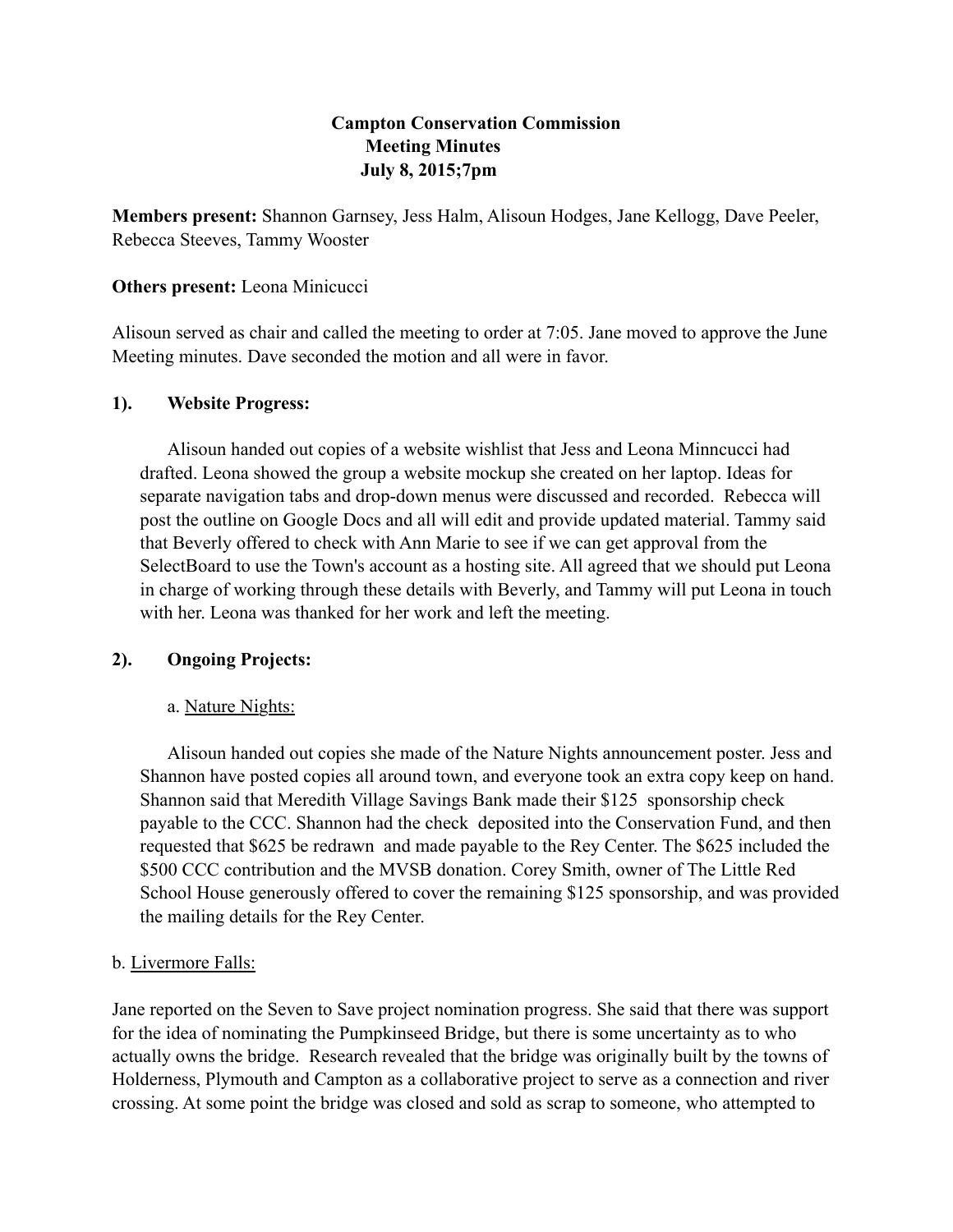take the bridge down, but failed. At some point some think that this person either sold their rights to the bridge, but no record has been found. Alisoun asked if there is any way to engineer ownership of the bridge and Jess said that it's likely that no one wants the liability, and pointed out that the abutments are on state property. Rebecca wondered if the focus of the nomination could be changed to the whole property rather than just the bridge. Jane said that this was discussed as a possibility, and that a local attorney has agreed to poke around and look further into the ownership history. Alisoun expressed frustration that there are still no signs posted on the Campton side of the falls and asked how we can get the state to move faster. Jane said that we are still waiting on the official release of the Cultural Resources report and this report will generate recommendations that will re-energize progress on the Campton side. Jane said that to date she has served as a volunteer greeter at the Holderness side for two days and has observed that the majority of visitors have been folks tubing down the river. She asked that another CC member accompany her on Aug  $15<sup>th</sup>$  which is her next volunteer date. The job consists of counting heads, asking people where they are from, and providing materials to folks about the history of the area. T-shirts are also sold for \$10. Alisoun asked if the parking area plan had been finalized and Jane said there is now a fifth version.

### **c.** Beebe River Tract:

Shannon reported that she and Jess recently took a walk to explore the Beebe River Tract. They observed the new signs posted by the Conservation Fund marking the entrance to the property. Jane said that she ran into Butch Bain who told her that Nancy Bell from the Conservation Fund had attended a Select Board meeting. Jane was disappointed that the CCC wasn't notified of Nancy's attendance, and would have liked to have been there. Shannon said that she will follow up with Nancy to ask about the Select Board meeting and share her visit to the property.

## **d.** NHACC Interview:

Jess reported that on June  $26<sup>th</sup>$ , she participated in a telephone interview requested by the NH Association of Conservation Commissions (NHACC). There were 6 questions, each of which followed the same format. The purpose of the interview was to gage interest in utilizing some new services the NHACC is proposing to offer. Questions asked were how much per year our town hires out or uses volunteer time for legal counsel, grant writing, land stewardship, trail work, and easement monitoring. Also asked was if these services were made available by the NHACC, how likely would we use them? Jess responded that we would not likely use these services, but rather would tap into the Local Government Center (LGC) or consult our own town attorney, as we have in the past. Jess added that if we did use any of these services, the land stewardship and easement monitoring would be the most useful. Rebecca recalled filling out a similar paper survey before, and Alisoun said that it seems more fitting to use local people for these services. Jess pointed out that the services the NHACC is proposing will not be free, but users will receive a 15% discount and there will potentially be a \$145 dues increase.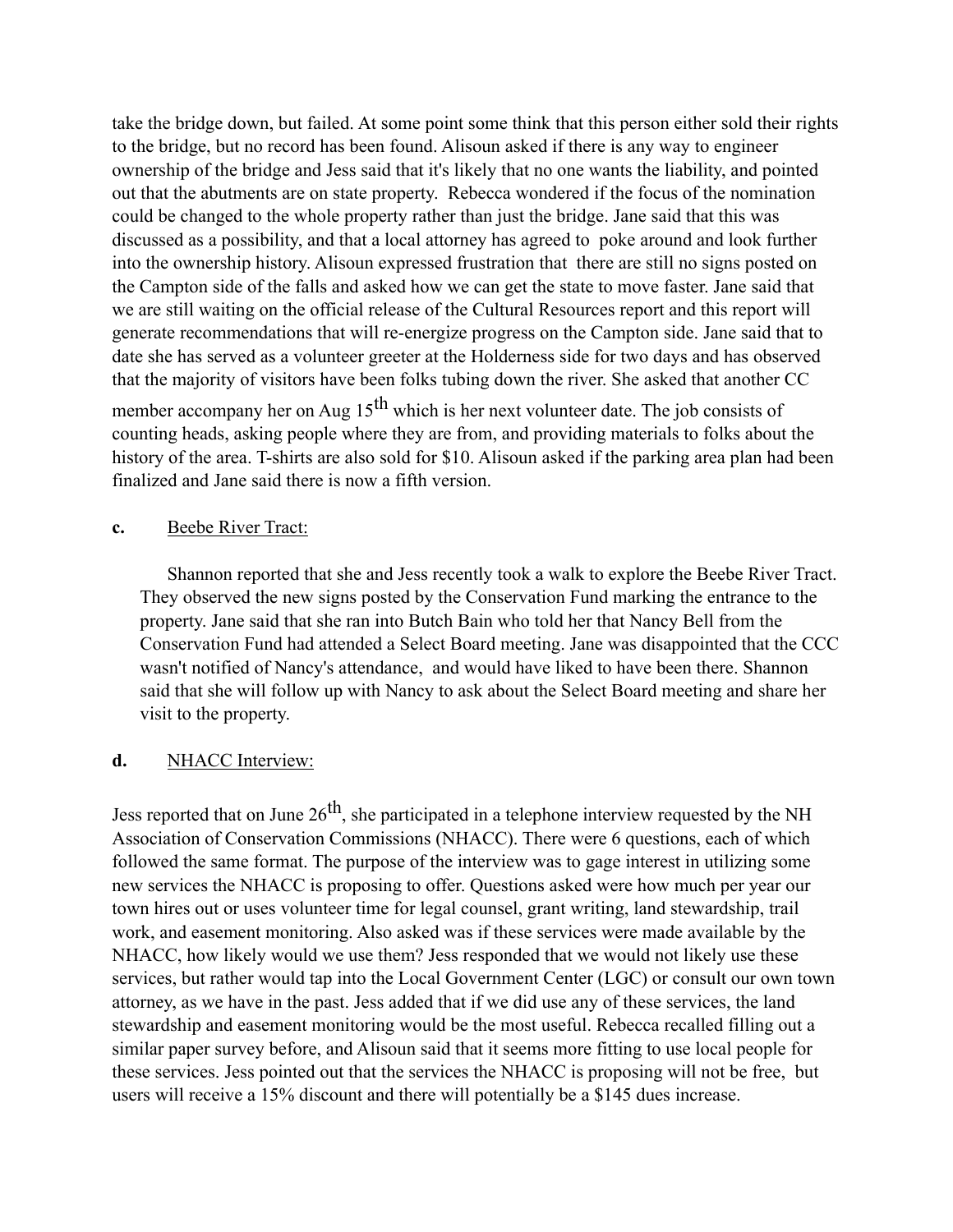#### e.Blair Woodlands Beach Trees:

Loretta Muzzi from the Red Sleigh condos recently inquired about some large trees that washed up along the BWNA beach area. The group recalled this wash-up occurred last summer during high flow conditions and it was decided to leave them at the time. The discussion was revisited, and Jess said that Ian would be willing to cut a chainsaw path through the trees which would provide easier access to the beach. Jane wondered whether cutting the trees would cause the large root mass to move during future high flows. Tammy recalled that our past decision to leave them was to serve as an example of what happens during high flow conditions. Jess said that she remembered Sherry Holmes, from the Rey Center saying that she would have used the beach in Nature Nights programming if there had been easier access. Jane brought the BWNA binder to the meeting and read aloud the deed restrictions which were established when Leah Gray donated the property to the Town. One of the restrictions listed was the cutting or removal of vegetation, but specified that it was up to the discretion of town officials. Jane said that after reading Loretta's email she called Leah Gray and Leah said that people used to love using the beach and recalled her own childhood memories at the beach area. Jane said that talking to Leah made her feel better about cutting the trees and all agreed that Ian should go ahead and do it. Discretion will be used in placing the cut pieces to reduce erosion control and perhaps serve as steps down towards the beach.

#### **3). Northern Pass:**

The CCC along with George Wright and Tom Mullen, recently submitted a Letter to the Editor to 11 area newspapers. The purpose of the letter was to educate readers about how to become an intervenor in the Sight Evaluation Committee permit process. Alisoun bought in a copy of the Laconia Daily Sun to show that the letter had been published. Tammy said that the Editor of the Caledonian Record called her and said he was publishing the letter, but had a one author policy. Tammy asked if the author could be listed as the CCC, but the editor said a name had to be associated with it so he used Tammy's name. All will keep a look out for the letter in other papers. Tammy said she will soon be sending an e-mail to the North Country CC's in an effort to revitalize a coordinated CC opposition group. Jess said that it's our turn in August to submit an article to the Conservation Matters column and proposed that we use the Northern Pass letter. Since column submission rules dictate that content be politically neutral, Jess will rework the article to conform to this policy.

#### **4). Jane's Visit with Planning Board:**

Jane's proposal of incorporating stormwater management into the Planning Board site plan review and building permit checklist has been postponed to July 14th.

## **5).NRI Revision:**

The CCC held a work session in June to continue working on our NRI. Jess and George